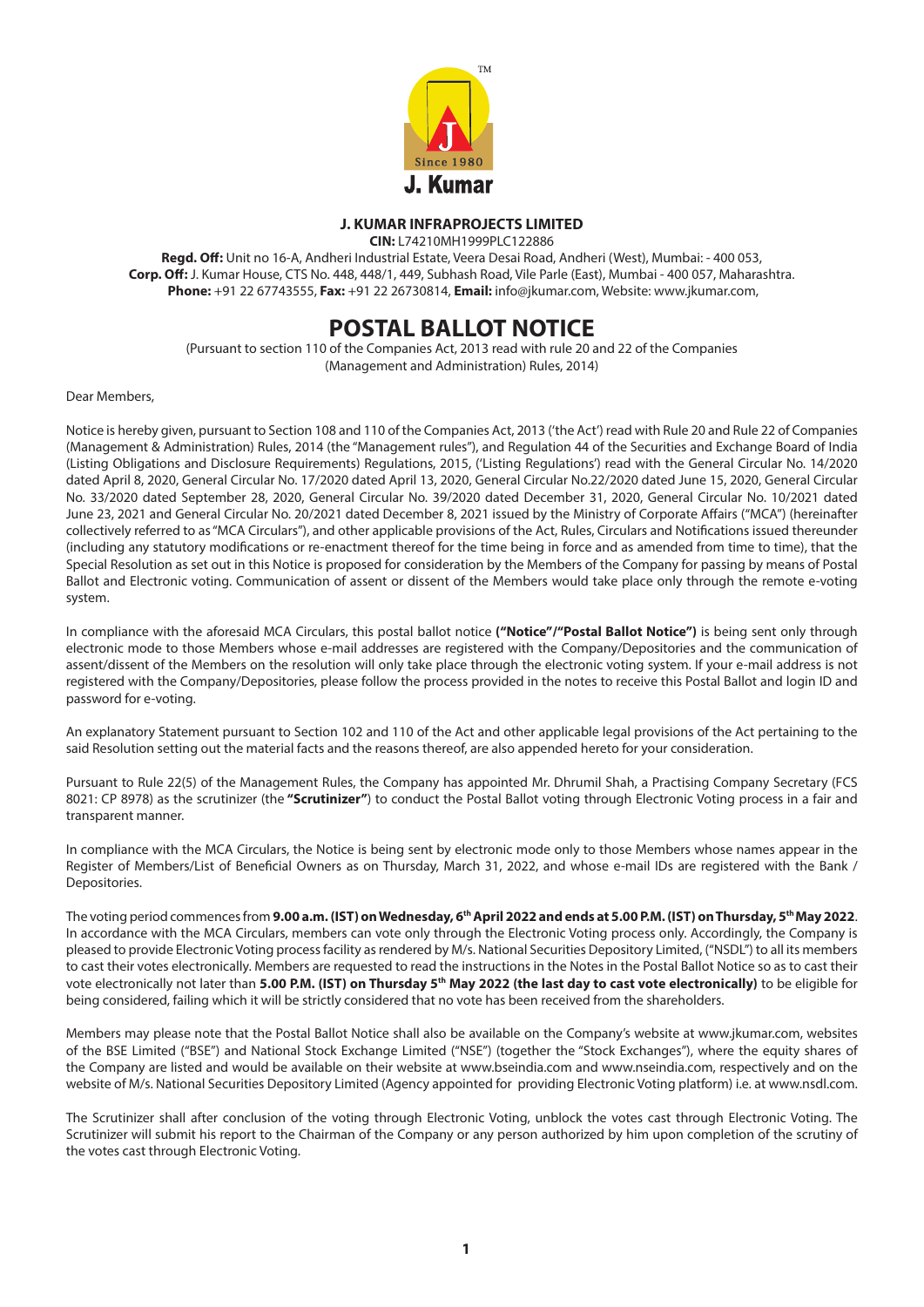#### **SPECIAL BUSINESS:**

#### **1. Appointment of Mr. Sidharath Kapur (DIN 02153416), as an Independent Director of the Company**

To consider and, if thought fit, to pass the following resolution as a **Special Resolution:**

''**RESOLVED THAT** pursuant to the provisions of Sections 149, 150, 152, Schedule IV and other applicable provisions of the Companies Act, 2013 ("the Act") read with the rules made thereunder, relevant regulations of the Securities and Exchange Board of India (Listing Obligations and Disclosure Requirements) Regulations, 2015, as amended ("Listing Regulations"), and other applicable provisions, if any (including any statutory modification(s) or re-enactment thereof for the time being in force), on the recommendation and approval of Nomination and Remuneration Committee and the Board of Directors of the Company respectively and in respect of whom the Company has received notice under Section 160 of the Act Mr. Sidharath Kapur (DIN 02153416), who was appointed as an Additional Director (Non-Executive and Independent) of the Company with effect from 08th February, 2022, pursuant to Section 161 of the Act and who is eligible for appointment and has consented to act as Non-Executive Independent Director of the Company and has submitted a declaration that he meets the criteria of independence under Section 149(6) of the Act, be and is hereby appointed as Non-Executive Independent Director of the Company to hold the office for a term of 5 (five) consecutive years with effect from 8<sup>th</sup> February, 2022 to 07<sup>th</sup> February, 2027 and his office shall not be liable to retire by rotation."

''**RESOLVED FURTHER THAT,** Mr. Sidharath Kapur (DIN 02153416), shall be entitled to receive sitting fees for attending meetings of the Board of Directors.''

''**RESOLVED FURTHER THAT,** the Board of Directors of the Company be and are hereby authorized to do all the acts, deeds and things which may be necessary to give effect to this resolution''

> **By Order of the Board of Directors For J. Kumar Infraprojects Limited**

> > **Poornima Company Secretary**

Place : Mumbai Date: 29<sup>th</sup> March 2022

#### **Notes:**

- **1.** The explanatory statement pursuant to Sections 102 and 110 of the Act stating all material facts and the reasons for the proposal set out in resolution no. 1 is annexed hereto. The relevant details, pursuant to Securities and Exchange Board of India (Listing Obligations and Disclosure Requirements) Regulations, 2015 and Secretarial Standard on General Meetings (SS-2) as issued by the Institute of Company Secretaries of India, in respect of the Directors seeking appointment is annexed.
- **2.** The Postal Ballot Notice is being sent to the shareholders of the Company whose names appear on the Register of Members as received from the Depositories as on Thursday, March 31, 2022.
- **3.** In line with the MCA Circulars, the Postal Ballot Notice is being sent only by electronic mode to those members whose e-mail addresses are registered with the Company/Depositories. Members may please note that the Postal Ballot Notice will also be available on the Company's website at www.jkumar.com, websites of the Stock Exchanges i.e. the BSE Limited and National Stock Exchange of India Limited at www.bseindia.com and www.nseindia.com respectively, and on the website of NSDL (agency for providing e-voting platform) i.e. at https://www.evoting.nsdl.com.
- **4.** Members who have not registered their e-mail address are requested to register the same in respect of shares held in dematerialized form with the Depository through their Depository Participant(s) and in respect of shares held in physical form by writing to the Company's Registrar and Share Transfer Agent, i.e. M/s. Bigshare Services Private Limited, at investor@bigshareonline.com / Board No : 022-62638200 by giving details of folio number, e-mail address and self-attested copy of PAN card
- **5.** In accordance with the provisions of the MCA Circulars, Shareholders can vote only through the remote e-voting process. Physical copies of the Postal Ballot Notice and pre-paid business reply envelopes are not being sent to shareholders for this Postal Ballot. Shareholders whose names appear on the Register of Members/List of Beneficial Owners as on Thursday, March 31, 2022 will be considered for the purpose of e-voting.
- **6.** Resolutions passed by the shareholders through postal ballot are deemed to have been passed as if they have been passed at a General Meeting of the shareholders.
- **7.** The voting rights for Equity Shares are one vote per Equity Share, registered in the name of the members. Voting rights shall be reckoned on the paid-up value of Equity Shares registered in the name of the shareholders as on Thursday, March 31, 2022. A person who is not a shareholder on the relevant date should treat this notice for information purpose only.
- **8.** In compliance with Sections 110 of the Act and the rules made there under, the MCA Circulars and Regulation 44 of the Listing Regulations, the Company has provided the facility to the shareholders to exercise their votes electronically and vote on the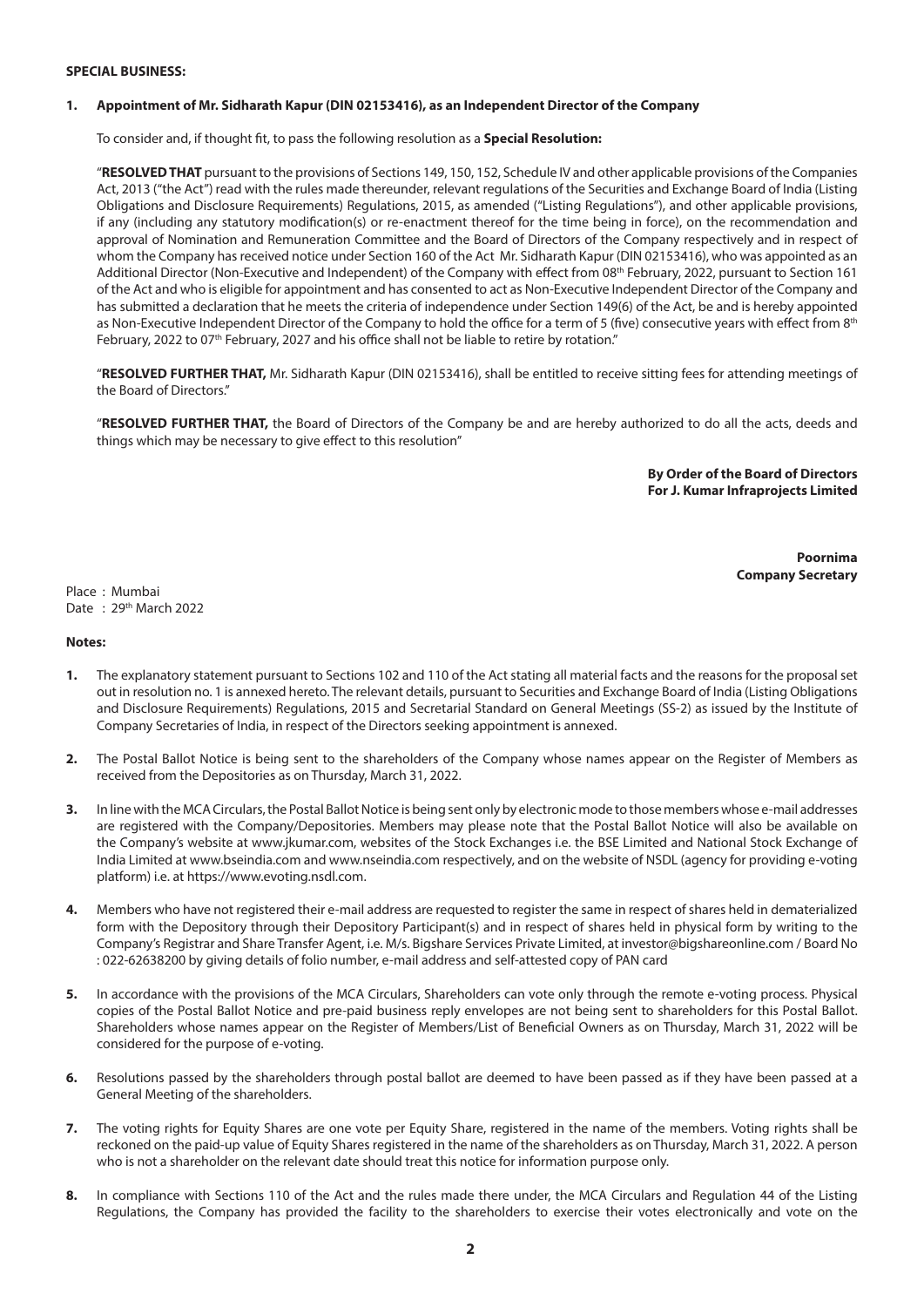resolutions through the e-voting service facility arranged by NSDL (agency for providing e-voting platform). The instructions for e-voting are provided as part of this Postal Ballot Notice.

- **9.** The voting period begins at 09:00 A.M., Wednesday, 6<sup>th</sup> April 2022. The e-voting module shall be disabled by 5.00 P.M. Thursday 5<sup>th</sup> May 2022 for voting thereafter.
- 10. Shareholders desiring to exercise their vote through the e-voting process are requested to read the instructions in the Notes under the section "General information and instructions relating to e-voting" in this Postal Ballot Notice. Shareholders are requested to cast their vote through the e-voting process not later than 17:00 Hours IST 5<sup>th</sup> May 2022 to be eligible for being considered, failing which it will be strictly considered that no vote has been received from the shareholder.
- **11.** The Scrutinizer will submit his report to the Chairman after the completion of scrutiny, and the result of the voting by postal ballot through the e-voting process will be announced by the Chairman or any Director of the Company duly authorised, on or before 6<sup>th</sup> May 2022 and intimated to the BSE Limited ("BSE") and National Stock Exchange Limited ("NSE") (together the "Stock Exchanges"), where the equity shares of the Company are listed and would be available on their website at www.bseindia.com and www.nseindia. com, respectively. Additionally, the results will also be uploaded on the Company's website www.jkumar.com and on the website of National Securities Depository Limited (NSDL) (Agency appointed for providing Electronic Voting platform) i.e. at https://www. evoting.nsdl.com.
- 12. The resolution, if passed by the requisite majority, shall be deemed to have been passed on 5<sup>th</sup> May 2022, i.e. the last date specified for receipt of votes through the e-voting process.
- **13.** All the material documents referred to in the explanatory statement will be available for inspection electronically until the last date for receipt of votes through the e-voting process. Members seeking to inspect such documents can send an email to investor. grievenaces@jkumar.com mentioning their name, Folio no. / Client ID and DP ID, and the documents they wish to inspect, with a selfattested copy of their PAN card attached to the email.
- **14.** Members can also contact Mrs. Poornima, Company Secretary and Compliance Officer of the Company to resolve any grievance/s with regard to voting by Postal Ballot at **Corp. Off: J. Kumar House, CTS No. 448, 448/1, 449, Subhash Road, Vile Parle (East), Mumbai - 400 057 and Tel: +91 22-68717900 or by writing an email at investor.grievances@jkumar.com mentioning their name, Folio no. / Client ID and DP ID, and the details of grievamce/s with a self-attested copy of their PAN card attached to the email.**

## **General information and instructions relating to e-voting**

A person whose name is recorded in the register of members or in register of beneficial owners maintained by the Depositories as on the cut-off date, i.e., Thursday, March 31, 2022.

### **How do I vote electronically using NSDL e-Voting system?**

*The way to vote electronically on NSDL e-Voting system consists of "Two Steps" which are mentioned below:*

## **Step 1: Access to NSDL e-Voting system**

### **A) Login method for e-Voting for Individual shareholders holding securities in demat mode**

In terms of SEBI circular dated December 9, 2020 on e-Voting facility provided by Listed Companies, Individual shareholders holding securities in demat mode are allowed to vote through their demat account maintained with Depositories and Depository Participants. Shareholders are advised to update their mobile number and email Id in their demat accounts in order to access e-Voting facility.

Login method for Individual shareholders holding securities in demat mode is given below:

| <b>Type of shareholders</b>                                            | <b>Login Method</b>                                                                                                                                                                                                                                                                                                                                                                                                                                                                                                                                                                                                                                                                                                                                                                                                                                                      |  |
|------------------------------------------------------------------------|--------------------------------------------------------------------------------------------------------------------------------------------------------------------------------------------------------------------------------------------------------------------------------------------------------------------------------------------------------------------------------------------------------------------------------------------------------------------------------------------------------------------------------------------------------------------------------------------------------------------------------------------------------------------------------------------------------------------------------------------------------------------------------------------------------------------------------------------------------------------------|--|
| Individual Shareholders holding<br>securities in demat mode with NSDL. | 1. If you are already registered for <b>NSDL IDeAS facility</b> , please visit the e-Services<br>website of NSDL. Open web browser by typing the following URL: https://<br>eservices.nsdl.com/either on a Personal Computer or on a mobile. Once the<br>home page of e-Services is launched, click on the "Beneficial Owner" icon<br>under "Login" which is available under "IDeAS" section. A new screen will<br>open. You will have to enter your User ID and Password. After successful<br>authentication, you will be able to see e-Voting services. Click on "Access to<br>e-Voting" under e-Voting services and you will be able to see e-Voting page.<br>Click on options available against company name or e-Voting service provider<br>- NSDL and you will be re-directed to NSDL e-Voting website for casting your<br>vote during the remote e-Voting period. |  |
|                                                                        | 2. If the user is not registered for IDeAS e-Services, option to register is available<br>at https://eservices.nsdl.com. Select "Register Online for IDeAS" Portal or<br>click at https://eservices.nsdl.com/SecureWeb/IdeasDirectReq.jsp                                                                                                                                                                                                                                                                                                                                                                                                                                                                                                                                                                                                                                |  |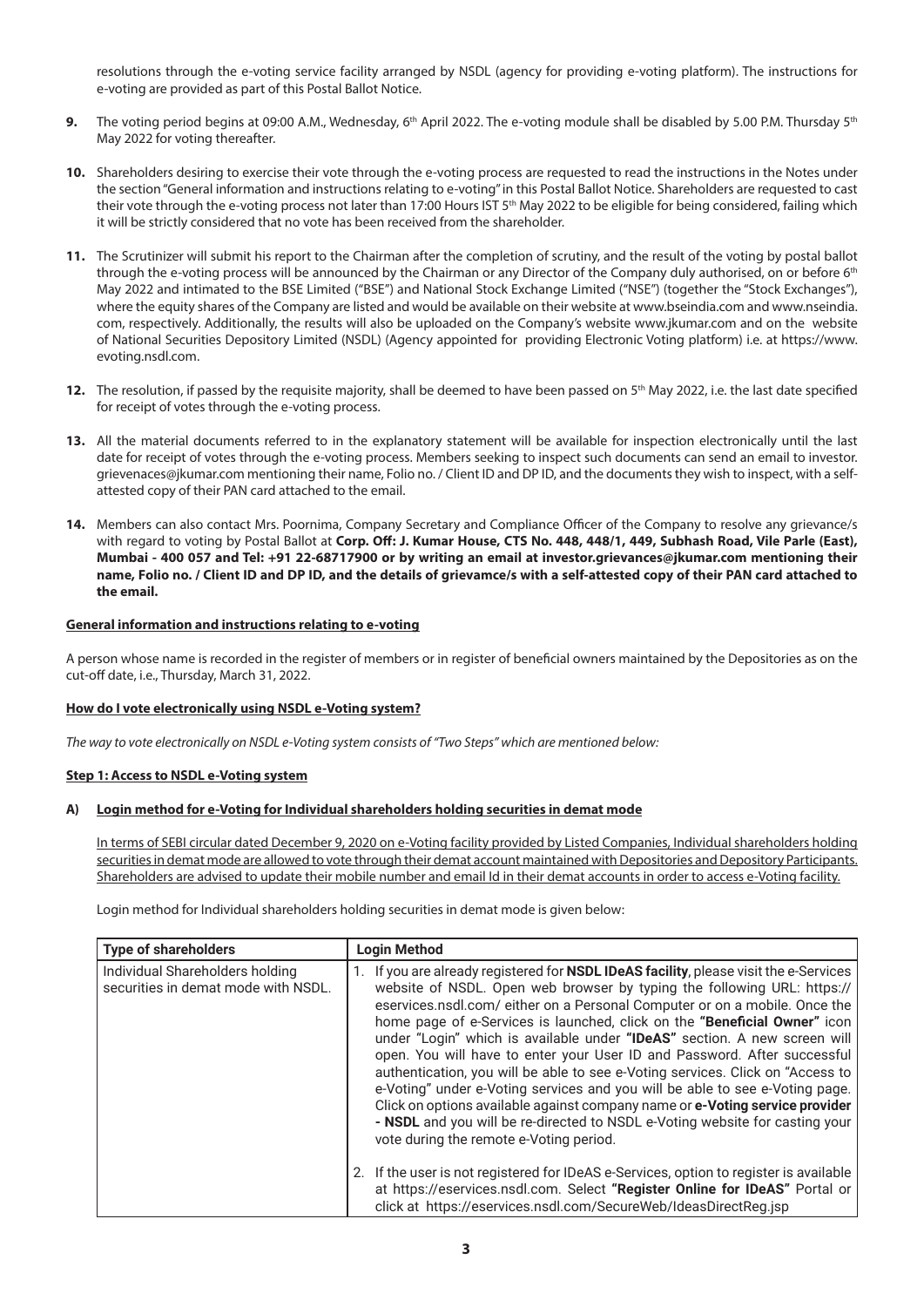| <b>Type of shareholders</b>                                                                                  | <b>Login Method</b>                                                                                                                                                                                                                                                                                                                                                                                                                                                                                                                                                                                                                                                                                                                                                                                                                               |  |
|--------------------------------------------------------------------------------------------------------------|---------------------------------------------------------------------------------------------------------------------------------------------------------------------------------------------------------------------------------------------------------------------------------------------------------------------------------------------------------------------------------------------------------------------------------------------------------------------------------------------------------------------------------------------------------------------------------------------------------------------------------------------------------------------------------------------------------------------------------------------------------------------------------------------------------------------------------------------------|--|
|                                                                                                              | 3. Visit the e-Voting website of NSDL. Open web browser by typing the following<br>URL: https://www.evoting.nsdl.com/ either on a Personal Computer or on a<br>mobile. Once the home page of e-Voting system is launched, click on the icon<br>"Login" which is available under 'Shareholder/Member' section. A new screen<br>will open. You will have to enter your User ID (i.e. your sixteen digit demat<br>account number held with NSDL), Password/OTP and a Verification Code as<br>shown on the screen. After successful authentication, you will be redirected<br>to NSDL Depository site wherein you can see e-Voting page. Click on options<br>available against company name or e-Voting service provider - NSDL and you<br>will be redirected to e-Voting website of NSDL for casting your vote during the<br>remote e-Voting period. |  |
| Individual Shareholders holding<br>securities in demat mode with CDSL                                        | 1. Existing users who have opted for Easi / Easiest, they can login through their<br>user id and password. Option will be made available to reach e-Voting page<br>without any further authentication. The URL for users to login to Easi / Easiest<br>are https://web.cdslindia.com/myeasi/home/login or www.cdslindia.com<br>and click on New System Myeasi.                                                                                                                                                                                                                                                                                                                                                                                                                                                                                    |  |
|                                                                                                              | 2. After successful login of Easi/Easiest the user will be also able to see the E<br>Voting Menu. The Menu will have links of e-Voting service provider i.e. NSDL.<br>Click on NSDL to cast your vote.                                                                                                                                                                                                                                                                                                                                                                                                                                                                                                                                                                                                                                            |  |
|                                                                                                              | 3. If the user is not registered for Easi/Easiest, option to register is available at<br>https://web.cdslindia.com/myeasi/Registration/EasiRegistration                                                                                                                                                                                                                                                                                                                                                                                                                                                                                                                                                                                                                                                                                           |  |
|                                                                                                              | 4. Alternatively, the user can directly access e-Voting page by providing demat<br>Account Number and PAN No. from a link in www.cdslindia.com home page.<br>The system will authenticate the user by sending OTP on registered Mobile &<br>Email as recorded in the demat Account. After successful authentication, user<br>will be provided links for the respective ESP i.e. NSDL where the e-Voting is in<br>progress.                                                                                                                                                                                                                                                                                                                                                                                                                        |  |
| Individual Shareholders (holding<br>securities in demat mode) login<br>through their depository participants | You can also login using the login credentials of your demat account through<br>your Depository Participant registered with NSDL/CDSL for e-Voting facility. Once<br>login, you will be able to see e-Voting option. Once you click on e-Voting option, you<br>will be redirected to NSDL/CDSL Depository site after successful authentication,<br>wherein you can see e-Voting feature. Click on options available against company<br>name or e-Voting service provider-NSDL and you will be redirected to e-Voting<br>website of NSDL for casting your vote during the remote e-Voting period.                                                                                                                                                                                                                                                  |  |

**Important note:** Members who are unable to retrieve User ID/ Password are advised to use Forget User ID and Forget Password option available at abovementioned website.

## **Helpdesk for Individual Shareholders holding securities in demat mode for any technical issues related to login through Depository i.e. NSDL and CDSL.**

| Login type                                                       |                                                           | <b>Helpdesk details</b>                                                                                                                                                                      |
|------------------------------------------------------------------|-----------------------------------------------------------|----------------------------------------------------------------------------------------------------------------------------------------------------------------------------------------------|
| Individual                                                       | <b>Shareholders</b><br>securities in demat mode with NSDL | holding   Members facing any technical issue in login can contact NSDL helpdesk by sending a<br>request at evoting@nsdl.co.in or call at toll free no.: 1800 1020 990 and 1800 22 44 30      |
| Individual<br>Shareholders<br>securities in demat mode with CDSL |                                                           | holding   Members facing any technical issue in login can contact CDSL helpdesk by sending<br>a request at helpdesk.evoting@cdslindia.com or contact at 022- 23058738 or 022-<br>23058542-43 |

## **B) Login Method for shareholders other than Individual shareholders holding securities in demat mode and shareholders holding securities in physical mode.**

# **How to Log-in to NSDL e-Voting website?**

- 1. Visit the e-Voting website of NSDL. Open web browser by typing the following URL: https://www.evoting.nsdl.com/ either on a Personal Computer or on a mobile.
- 2. Once the home page of e-Voting system is launched, click on the icon "Login" which is available under 'Shareholder/Member' section.
- 3. A new screen will open. You will have to enter your User ID, your Password/OTP and a Verification Code as shown on the screen.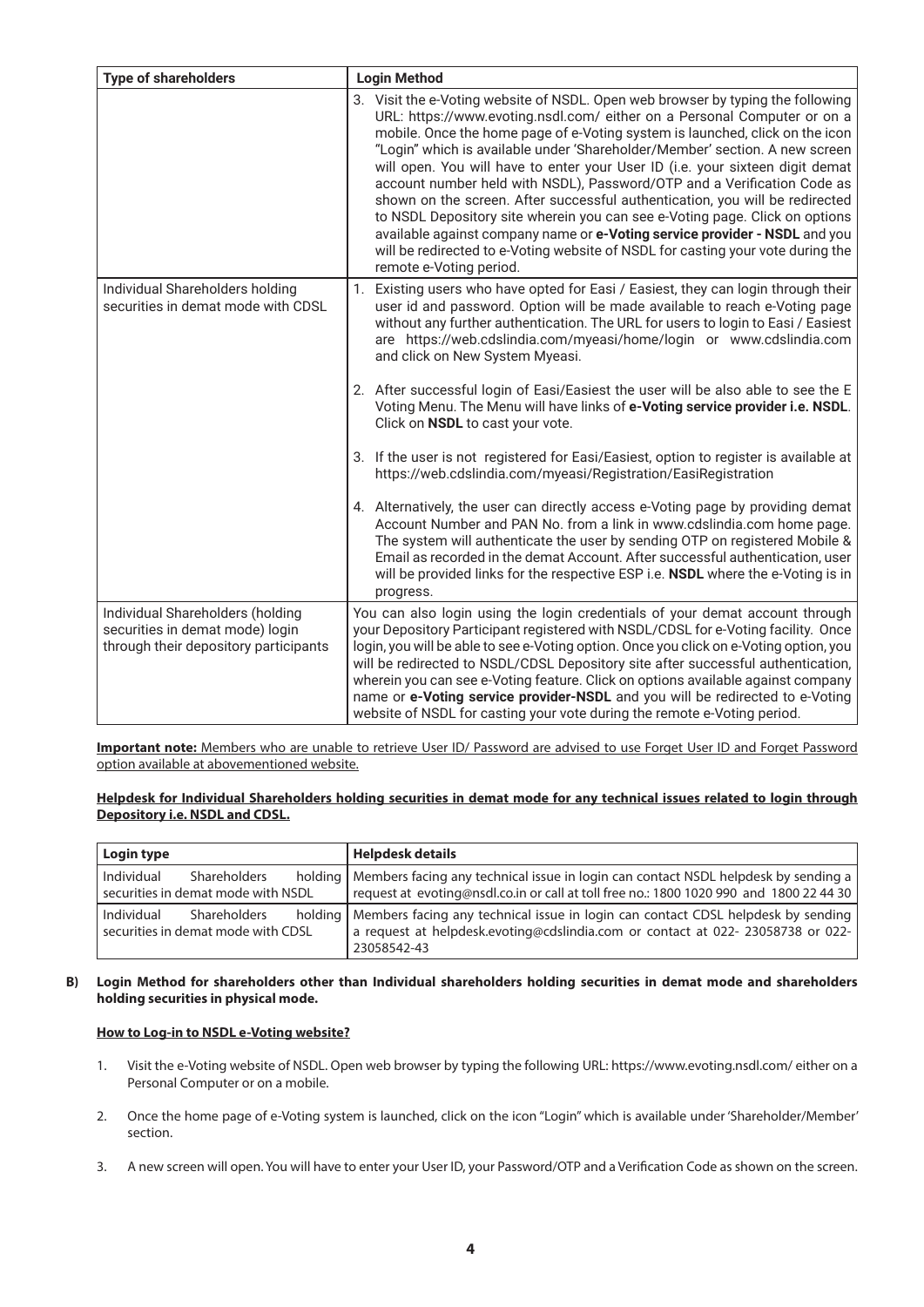*Alternatively, if you are registered for NSDL eservices i.e. IDEAS, you can log-in at https://eservices.nsdl.com/ with your existing IDEAS login. Once you log-in to NSDL eservices after using your log-in credentials, click on e-Voting and you can proceed to Step 2 i.e. Cast your vote electronically.*

4. Your User ID details are given below :

|    | Manner of holding shares i.e. Demat (NSDL or CDSL) or<br><b>Physical</b> | Your User ID is:                                                                                          |
|----|--------------------------------------------------------------------------|-----------------------------------------------------------------------------------------------------------|
| a) | For Members who hold shares in demat account with NSDL.                  | 8 Character DP ID followed by 8 Digit Client ID                                                           |
|    |                                                                          | For example if your DP ID is IN300*** and Client ID is<br>12****** then your user ID is IN300***12******. |
|    | b) For Members who hold shares in demat account with CDSL.               | 16 Digit Beneficiary ID                                                                                   |
|    |                                                                          | For example if your Beneficiary ID is 12************** then<br>your user ID is 12**************           |
| C) | For Members holding shares in Physical Form.                             | EVEN Number followed by Folio Number registered with<br>the company                                       |
|    |                                                                          | For example if folio number is 001*** and EVEN is 101456<br>then user ID is 101456001***                  |

- 5. Password details for shareholders other than Individual shareholders are given below:
	- a) If you are already registered for e-Voting, then you can user your existing password to login and cast your vote.
	- b) If you are using NSDL e-Voting system for the first time, you will need to retrieve the 'initial password' which was communicated to you. Once you retrieve your 'initial password', you need to enter the 'initial password' and the system will force you to change your password.
	- c) How to retrieve your 'initial password'?
		- (i) If your email ID is registered in your demat account or with the company, your 'initial password' is communicated to you on your email ID. Trace the email sent to you from NSDL from your mailbox. Open the email and open the attachment i.e. a .pdf file. Open the .pdf file. The password to open the .pdf file is your 8 digit client ID for NSDL account, last 8 digits of client ID for CDSL account or folio number for shares held in physical form. The .pdf file contains your 'User ID' and your 'initial password'.
		- (ii) If your email ID is not registered, please follow steps mentioned below in **process for those shareholders whose email ids are not registered**
- 6. If you are unable to retrieve or have not received the " Initial password" or have forgotten your password:
	- a) Click on **"Forgot User Details/Password**?"(If you are holding shares in your demat account with NSDL or CDSL) option available on www.evoting.nsdl.com.
	- b) **Physical User Reset Password**?" (If you are holding shares in physical mode) option available on www.evoting.nsdl.com.
	- c) If you are still unable to get the password by aforesaid two options, you can send a request at evoting@nsdl.co.in mentioning your demat account number/folio number, your PAN, your name and your registered address etc.
	- d) Members can also use the OTP (One Time Password) based login for casting the votes on the e-Voting system of NSDL.
- 7. After entering your password, tick on Agree to "Terms and Conditions" by selecting on the check box.
- 8. Now, you will have to click on "Login" button.
- 9. After you click on the "Login" button, Home page of e-Voting will open.

## **Step 2: Cast your vote electronically on NSDL e-Voting system.**

## **How to cast your vote electronically on NSDL e-Voting system?**

1. After successful login at Step 1, you will be able to see all the companies "EVEN" in which you are holding shares and whose voting cycle is in active status.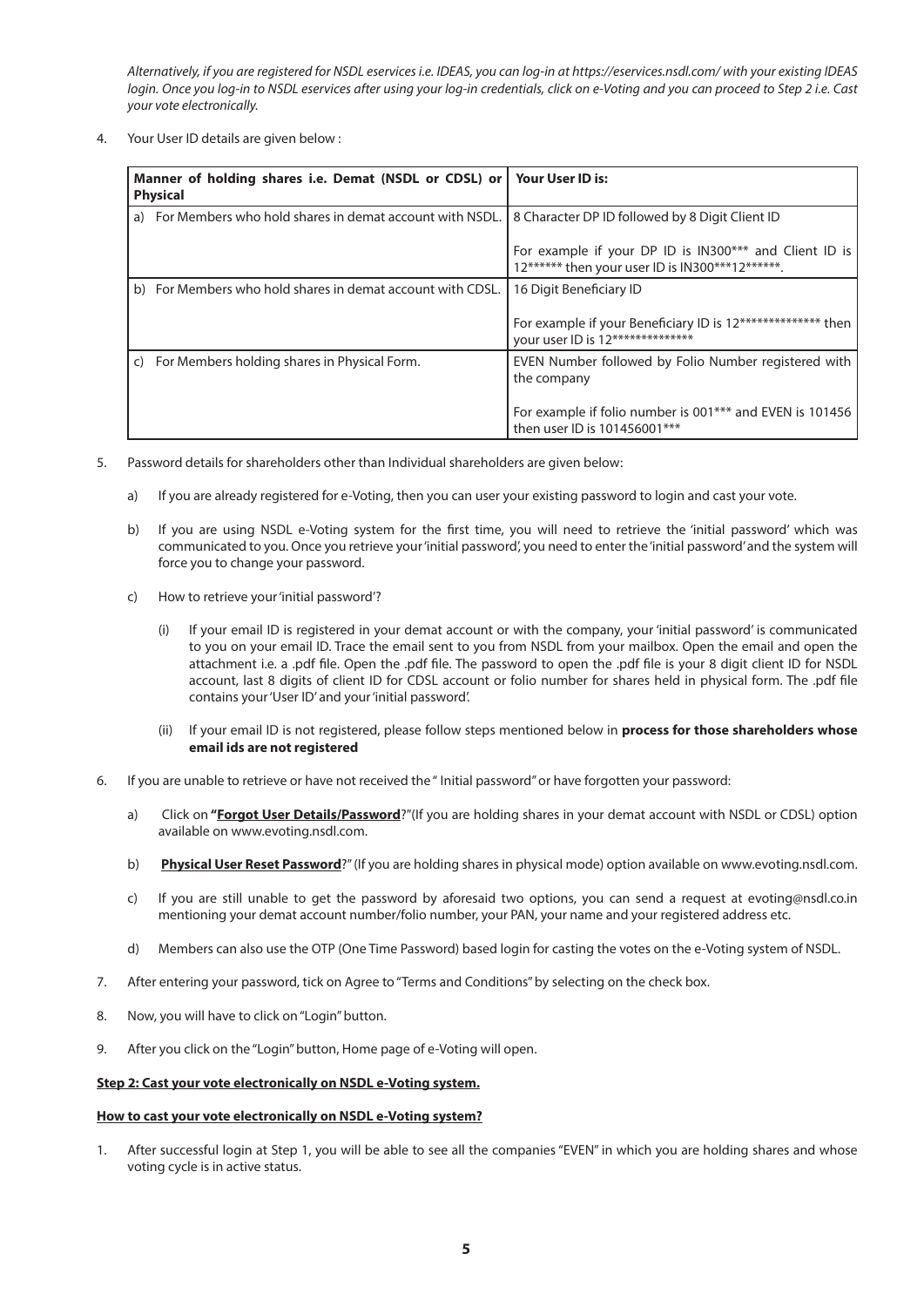- 2. Select "EVEN" of company for which you wish to cast your vote during the remote e-Voting period.
- 3. Now you are ready for e-Voting as the Voting page opens.
- 4. Cast your vote by selecting appropriate options i.e. assent or dissent, verify/modify the number of shares for which you wish to cast your vote and click on "Submit" and also "Confirm" when prompted.
- 5. Upon confirmation, the message "Vote cast successfully" will be displayed.
- 6. You can also take the printout of the votes cast by you by clicking on the print option on the confirmation page.
- 7. Once you confirm your vote on the resolution, you will not be allowed to modify your vote.

## **General Guidelines for shareholders**

- 1. Institutional shareholders (i.e. other than individuals, HUF, NRI etc.) are required to send scanned copy (PDF/JPG Format) of the relevant Board Resolution/ Authority letter etc. with attested specimen signature of the duly authorized signatory(ies) who are authorized to vote, to the Scrutinizer by e-mail to dhrumil@dmshah.in with a copy marked to evoting@nsdl.co.in.
- 2. It is strongly recommended not to share your password with any other person and take utmost care to keep your password confidential. Login to the e-voting website will be disabled upon five unsuccessful attempts to key in the correct password. In such an event, you will need to go through the "Forgot User Details/Password?" or "Physical User Reset Password?" option available on www.evoting.nsdl.com to reset the password.
- 3. In case of any queries, you may refer the Frequently Asked Questions (FAQs) for Shareholders and e-voting user manual for Shareholders available at the download section of www.evoting.nsdl.com or call on toll free no.: 1800 1020 990 and 1800 22 44 30 or send a request to Mr. Tejas Chaturvedi (Assistant Manager) at evoting@nsdl.co.in

### **Process for those shareholders whose email ids are not registered with the depositories for procuring user id and password and registration of e mail ids for e-voting for the resolutions set out in this notice:**

- 1. In case shares are held in physical mode please provide Folio No., Name of shareholder, scanned copy of the share certificate (front and back), PAN (self attested scanned copy of PAN card), AADHAR (self attested scanned copy of Aadhar Card) by email to investor.grievances@jkumar.com.
- 2. In case shares are held in demat mode, please provide DPID-CLID (16 digit DPID + CLID or 16 digit beneficiary ID), Name, client master or copy of Consolidated Account statement, PAN (self attested scanned copy of PAN card), AADHAR (self attested scanned copy of Aadhar Card) to investor.grievances@jkumar.com. If you are an Individual shareholders holding securities in demat mode, you are requested to refer to the login method explained at **step 1 (A) i.e. Login method for e-Voting for Individual shareholders holding securities in demat mode.**
- 3. Alternatively shareholder/members may send a request to evoting@nsdl.co.in for procuring user id and password for e-voting by providing above mentioned documents.
- 4. In terms of SEBI circular dated December 9, 2020 on e-Voting facility provided by Listed Companies, Individual shareholders holding securities in demat mode are allowed to vote through their demat account maintained with Depositories and Depository Participants. Shareholders are required to update their mobile number and email ID correctly in their demat account in order to access e-Voting facility.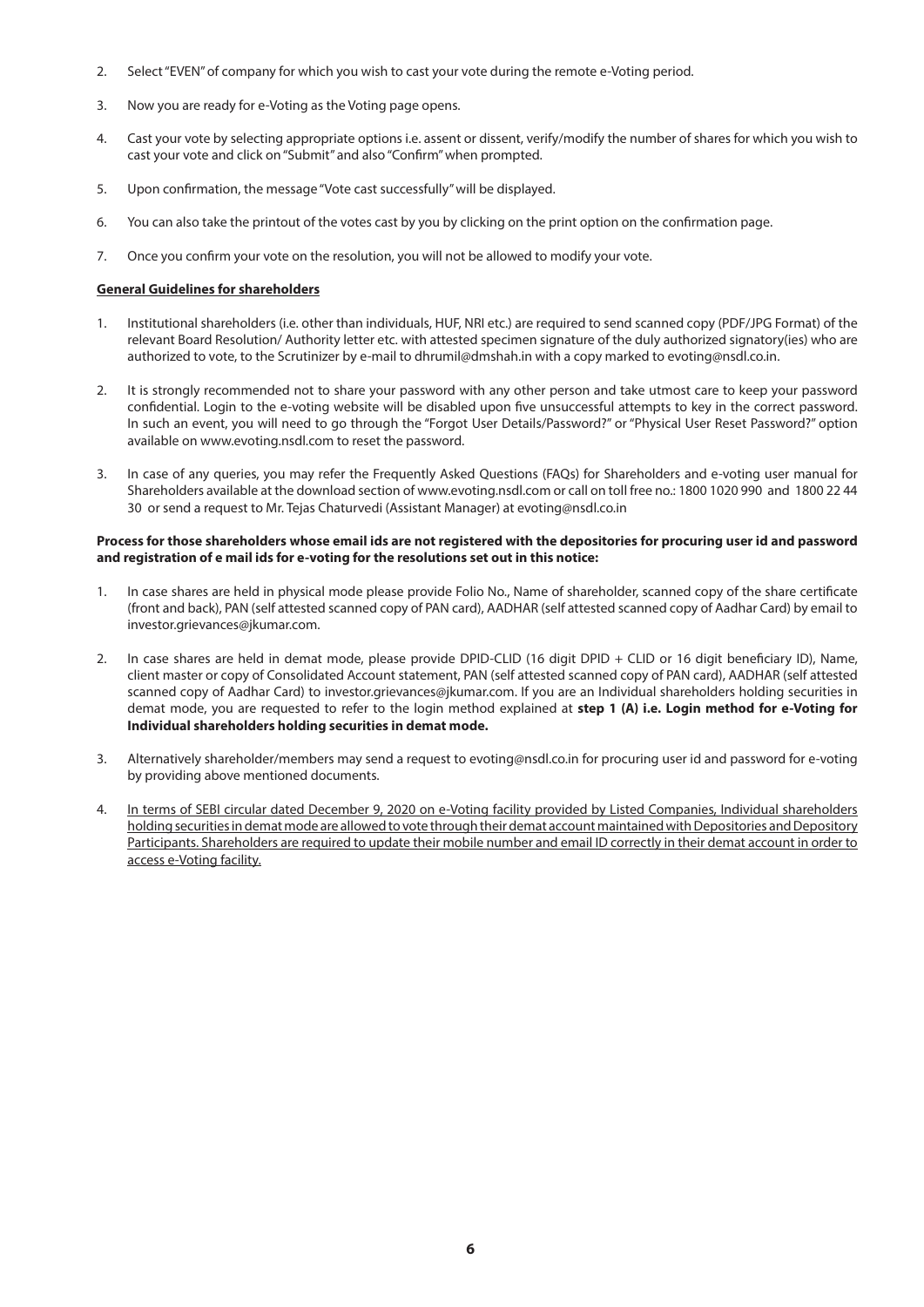# **EXPLANATORY STATEMENT PURSUANT TO SECTION 102 OF THE COMPANIES ACT, 2013**

The Board of Directors, on the recommendation of Nomination and Remuneration Committee, of the Company has appointed Mr. Sidharath Kapur (DIN 02153416), aged 59 years, as an Additional Director (Non-Executive - Independent Director) of the Company, with effect from 8<sup>th</sup> February 2022 under Sections 149, 150 and 152 of the Companies Act, 2013 ("the Act") and the Articles of Association of the Company.

Pursuant to amendment (effective from 1<sup>st</sup> January, 2022) to Regulation 17(1C) of the Listing Regulations, 2015, Mr. Sidharath Kapur shall hold office upto the date of next Annual General Meeting or for a period of three months from the date of appointment, whichever is earlier. Mr. Sidharath Kapur is eligible to be appointed as an Independent Director for a term upto (5) five consecutive years. The Company has received notice under Section 160 of the Act from Mr. Sidharath Kapur signifying his candidature as an Independent Director of the Company. The Company has also received a declaration of independence Mr. Sidharath Kapur.

In the opinion of the Board, Mr. Sidharath Kapur fulfils the conditions as set out in Section 149(6) and Schedule IV of the Act and the Listing Regulations for being eligible for her appointment. Mr. Sidharath Kapur is not disqualified from being appointed as a Director in terms of Section 164 of the Act and has given his consent to act as a Director.

Mr. Sidharath Kapur has seasoned C Suite global business leader with over 32 years' experience in Airports, Renewable Energy, Infrastructure, Oil & Gas, Real Estate and Financial Services globally. Mr. Kapur has a proven track record of leading complex infrastructure businesses. Mr. Kapur possess Strong experience in business scaling, transformation, value creation, revenue enhancement, bidding, and M & A with a successful track record of value add regulatory, stakeholder and media engagement, path breaking fund raising and developing and leading major partnerships with varying complexity across geographies. Mr. Kapur has also led large multidisciplinary teams and multicultural teams across cultures and geographies.

#### Mr. Sidharath Kapur is a:

- a) A.C.A. (Institute of Chartered Accountants of India,) with  $47<sup>th</sup>$  rank in the Intermediate examination and  $25<sup>th</sup>$  rank in the Final examination on all India Basis.
- b) A.C.S. (Institute of Company Secretaries of India) with 10<sup>th</sup> rank in the Intermediate Exam on all India Basis.
- c) Institute of Chartered Financial Analysts of India 1993: Diploma, Merchant Banking and Financial Services Part A. with 2<sup>nd</sup> rank on All India Basis
- d) Graduated (B. Com [Hons]) in 1983, from Shri Ram College of Commerce, Delhi University, Delhi.

Mr. Sidharath Kapur meets the following skills and capabilities required for the role as an Independent Director, as have been identified by the Board of Directors of the Company:

- a. Leadership experience Experience in leading well-governed large organisations, with an understanding of organisational systems and processes complex business and regulatory environment, strategic planning and risk management, understanding of emerging local and global trends and management of accountability and performance.
- b. Finance and Accounting Experience Leadership experience in handling financial management of a large organisation along with an understanding of accounting and financial statements.
- c. Expertise in Infra industry-Managing and Leading large and complex infrastructure businesses viz Airports, Renewable Power, Pipelines, Oil and Gas, etc.

Mr. Sidharath Kapur is not inter-se related with any other Director or Key Managerial Personnel of the Company. Mr. Sidharath Kapur does not hold any share in the Company.

A copy of the draft Letter of Appointment for Independent Directors is available for inspection through electronic mode, basis the request being sent on investor.grievences@jkumar.com . Except sitting fees for meetings there is no such remuneration payable to Mr. Sidharath Kapur. The Board considers that his association would be of immense benefit to the Company and it is desirable to avail services of Mr. Sidharath Kapur as an Independent Director.

Except Mr. Sidharath Kapur, being an appointee, none of the Directors or Key Managerial Personnel of the Company or their relatives is concerned or interested, financially or otherwise, in the resolution as set out in the Notice.

The Board of Directors based on the recommendation of the Nomination and remuneration Committee considers the appointment of Mr. Sidharath Kapur as an Independent Director in the interest of the Company and recommends the Special resolution as set out in the Notice for approval of Members.

Additional information in respect of Mr. Sidharath Kapur (DIN 02153416), pursuant to Regulation 36 the Listing Regulations and the Secretarial Standard on General Meetings (SS-2), is given at **Annexure A** to this Notice.